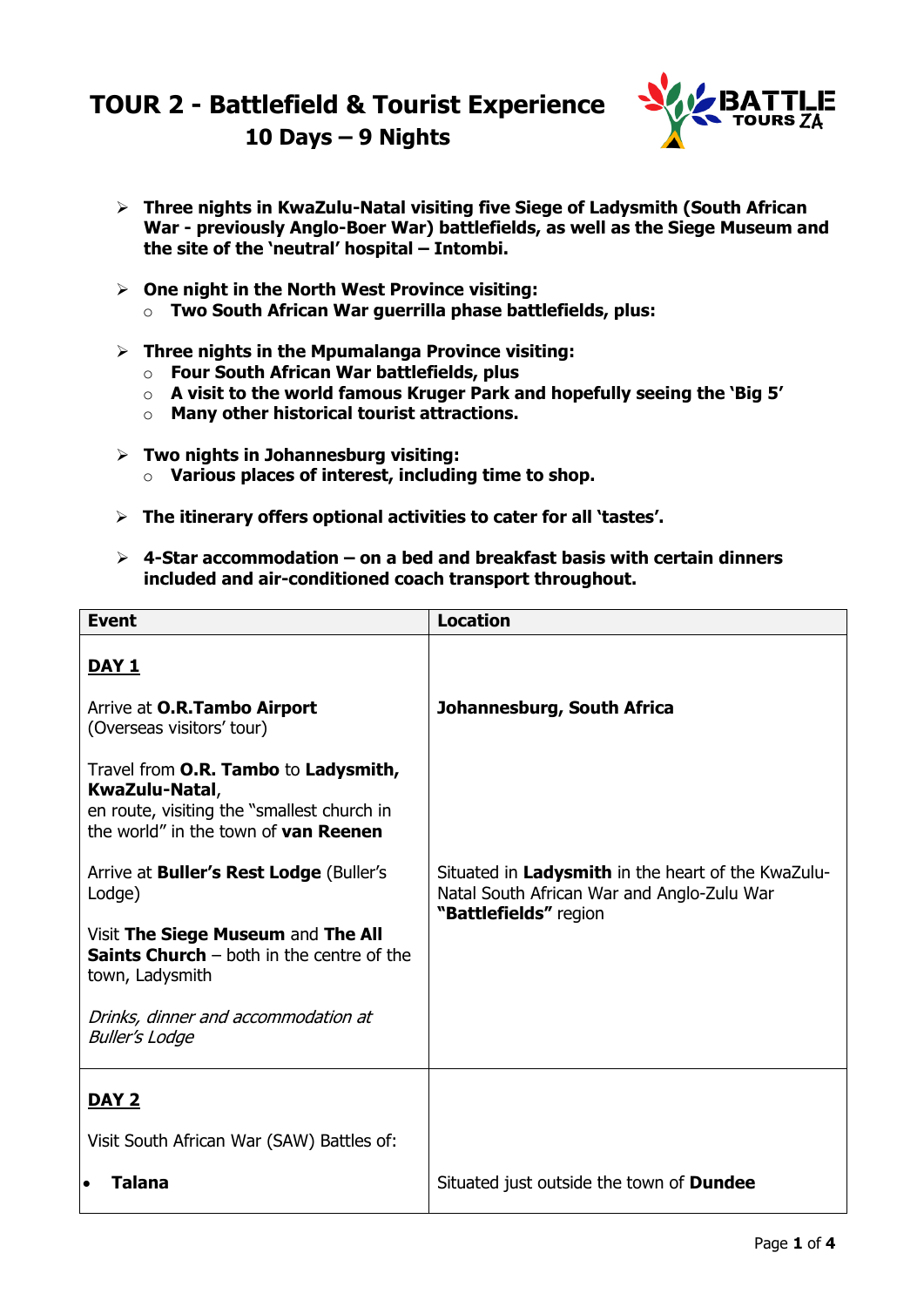

| <b>Event</b>                                                 | <b>Location</b>                                                                                  |
|--------------------------------------------------------------|--------------------------------------------------------------------------------------------------|
| and                                                          |                                                                                                  |
| <b>Elandslaagte</b>                                          | Situated just outside Ladysmith at Elandslaagte<br><b>Station</b>                                |
| and                                                          |                                                                                                  |
| <b>Intombi</b>                                               | By agreement between General White and Boer<br>General Joubert a 300 bed hospital was built five |
| Drinks, dinner and accommodation at<br><b>Bullers Lodge</b>  | kilometres out of town                                                                           |
| <b>DAY 3</b>                                                 |                                                                                                  |
| SAW battles and places of interest:                          |                                                                                                  |
| • Spioen Kop                                                 | Situated about 50 kilometres west of Ladysmith                                                   |
| and                                                          |                                                                                                  |
| <b>Platrand</b>                                              | Situated on the outskirts of Ladysmith                                                           |
| Drinks, dinner and accommodation at<br><b>Buller's Lodge</b> |                                                                                                  |
| <b>DAY 4</b>                                                 |                                                                                                  |
| Travel to Johannesburg from Ladysmith                        |                                                                                                  |
| Spend lunch time at the Battle of<br><b>Dwarsvlei</b>        | Situated 50 kilometres west of Johannesburg                                                      |
| Travel to Askari Game Lodge & Spa<br>(Askari Lodge)          | Situated 70 kilometres west of Johannesburg                                                      |
| Battle of Nooitgedacht                                       | Battle-site on property of Askari Lodge                                                          |
| Drinks, dinner and accommodation at<br>Askari Lodge          |                                                                                                  |
|                                                              |                                                                                                  |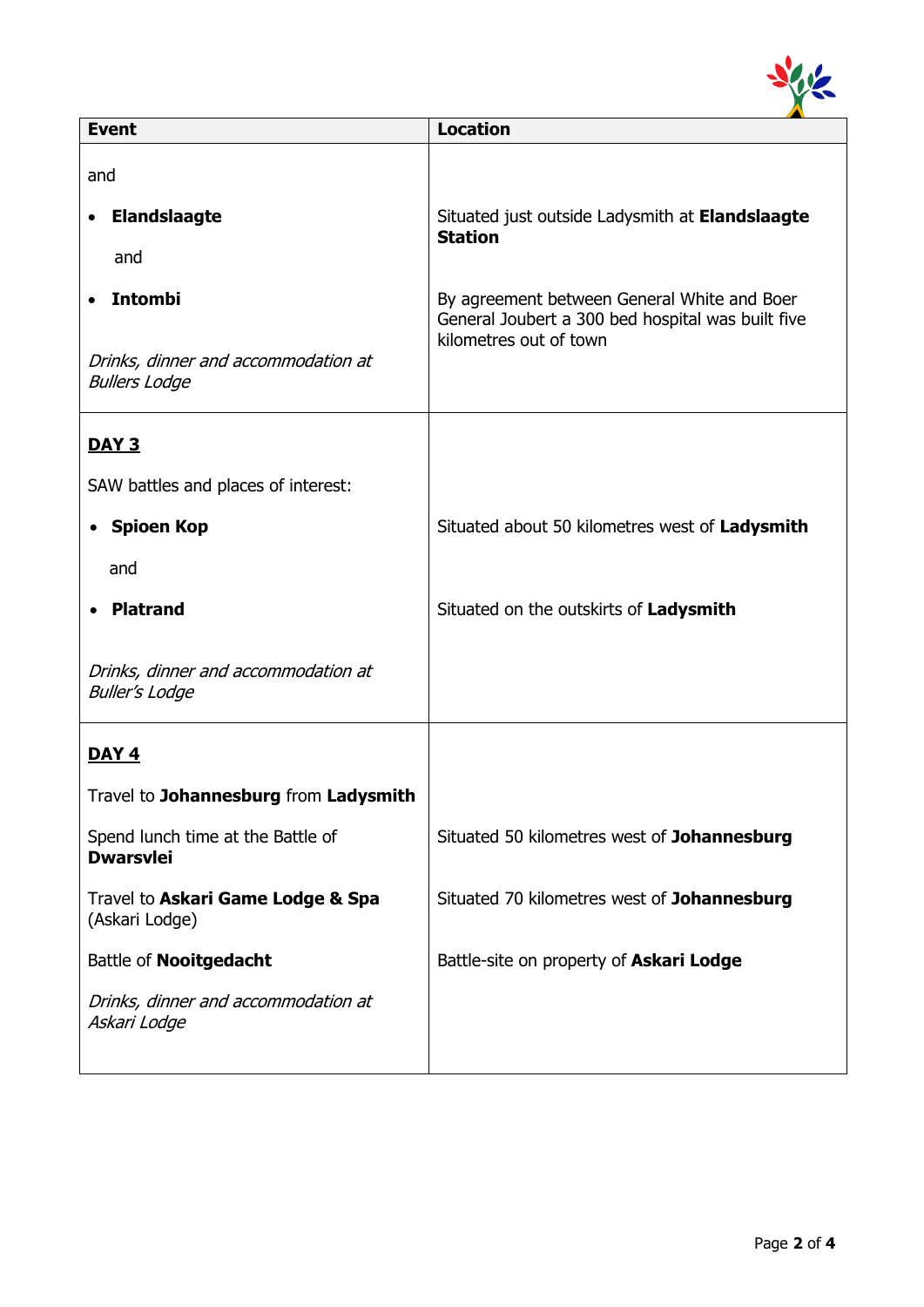

| <b>Event</b>                                                                                                                                                                                                          | <b>Location</b>                                                                            |
|-----------------------------------------------------------------------------------------------------------------------------------------------------------------------------------------------------------------------|--------------------------------------------------------------------------------------------|
| <b>DAY 5</b>                                                                                                                                                                                                          |                                                                                            |
| Travel to Kruger National Park, en route<br>visit:                                                                                                                                                                    | Situated in the <b>Mpumalanga</b> province                                                 |
| <b>Bergendal</b><br>and                                                                                                                                                                                               | Situated near the town of Belfast, the last 'set<br>piece' battle of the South African War |
| <b>Helvetia</b><br>$\bullet$                                                                                                                                                                                          | Situated near Machadadorp                                                                  |
| Drinks, dinner and accommodation at<br>Skukuza Safari Lodge                                                                                                                                                           | Inside Kruger National Park - Skukuza camp                                                 |
| <b>DAY 6</b>                                                                                                                                                                                                          |                                                                                            |
| Kruger National Park,<br>Full day tour<br>$\bullet$<br>Half day tours with other options (to be<br>$\bullet$<br>discussed before tour commences)<br>Drinks, dinner and accommodation at<br>Skukuza Safari Lodge Hotel | Kruger National Park - in the province of<br><b>Mpumalanga</b>                             |
| <u>DAY 7</u>                                                                                                                                                                                                          |                                                                                            |
| Options:                                                                                                                                                                                                              |                                                                                            |
| <b>Graskop</b> – visiting The Pinnacle,<br>God's Window and Wonder View                                                                                                                                               | Graskop - originally an 1880s gold mining camp -<br>now a tourist destination              |
| <b>Pilgrim's Rest</b>                                                                                                                                                                                                 | A quaint historic mining town dating back to the<br>1880's                                 |
| Afternoon trip into the Kruger Park, or free<br>time.                                                                                                                                                                 |                                                                                            |
| Drinks, dinner and accommodation at<br>Skukuza Safari Lodge                                                                                                                                                           |                                                                                            |